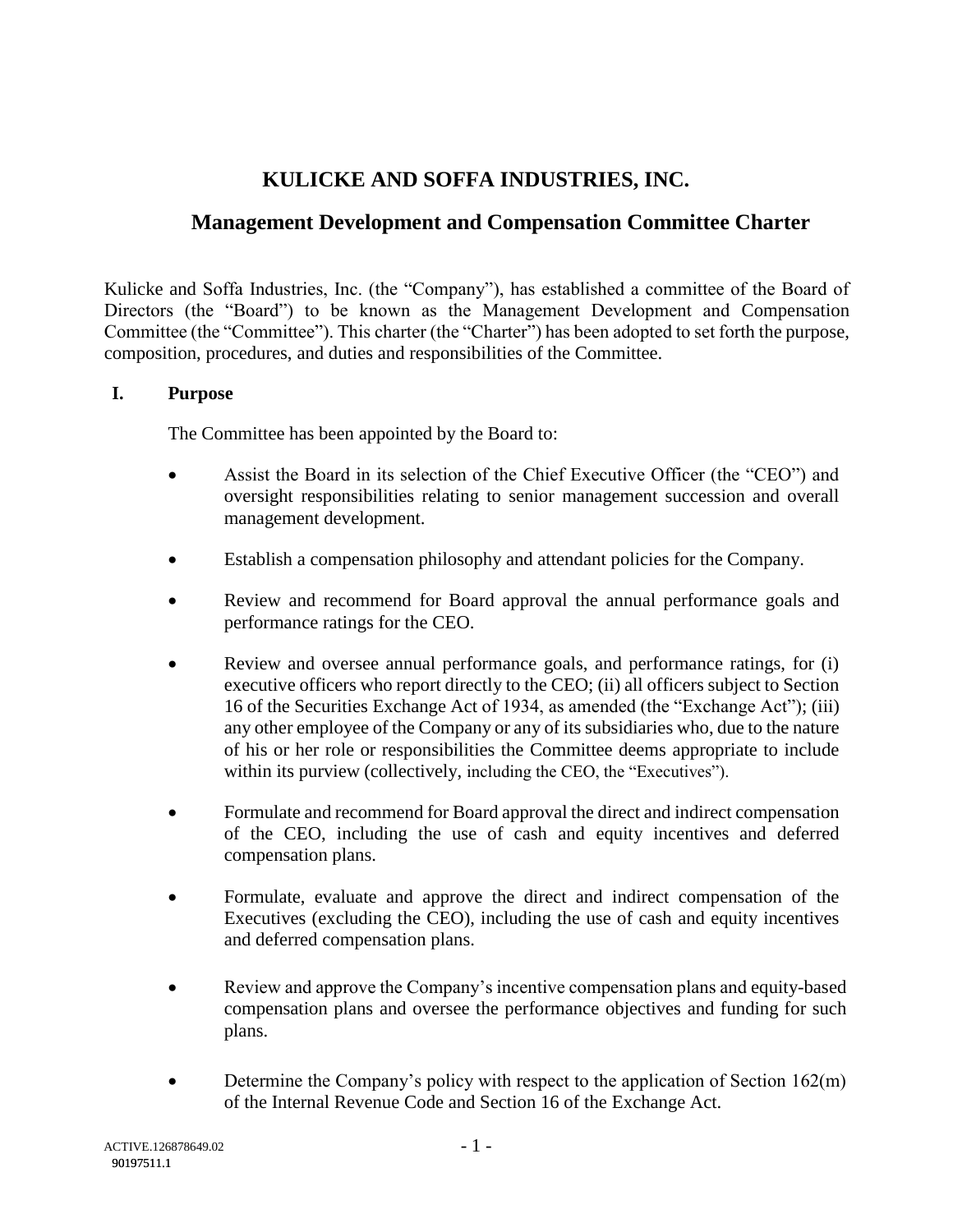- Review and recommend to the Board the amount and form of compensation to be paid to non-employee directors for serving on the Board and its committees.
- Review and approve management's draft of the annual report on executive compensation, the Compensation Discussion & Analysis report, for inclusion in the Company's annual proxy statement in accordance with applicable rules and regulations.

#### **II. Composition**

The Committee shall consist of at least three members of the Board, appointed annually by the Board. Except as otherwise permitted under the applicable listing standards of the Nasdaq Stock Market, Inc. ("Nasdaq"), all members of the Committee shall, in the judgment of the Board, satisfy the applicable independence requirements under the Exchange Act  $(including Rule 10C-1(b)(1))$  and the listing standards of Nasdaq. Members of the Committee shall also meet the definition of "non-employee director" within the meaning of Rule 16b-3 under the Exchange Act(provided, that if it is determined that a director failed to satisfy any of these standards at the time the Committee approved any action, that fact shall nonetheless not invalidate the action unless required by law or unless the remaining members of the Committee determine that satisfaction of such standard was necessary to achieve the fundamental purpose of the action).

The Committee (or the Board) will designate a Chairperson. The Committee may form, and delegate its authority to, subcommittees, as it deems appropriate. Any member of the Committee may be removed at any time by the full Board, upon the recommendation of any director.

# **III. Procedures**

The Committee is authorized to fix its own rules of procedure, which shall be consistent with the Company's Articles of Incorporation, the Company's Bylaws, this Charter and the laws of the Commonwealth of Pennsylvania.

The Committee shall meet at least quarterly and more frequently as circumstances require.

The Committee may conduct or authorize investigations into or studies of matters within the scope of its duties and responsibilities and shall have the authority, in its sole discretion, to retain (and terminate), at the Company's expense, such experts and other professionals as it deems necessary or appropriate in carrying out its duties, including, without limitation, any compensation consultant or outside legal counsel. The Committee shall set the compensation, and oversee the work, of any compensation consultant, outside legal counsel or other adviser. The Committee shall receive appropriate funding from the Company, as determined by the Committee, for the reasonable compensation of its compensation consultants, outside legal counsel and other advisers and to pay any other ordinary administrative expenses of the Committee that are necessary or appropriate in carrying out its duties.

 $-2-$ ACTIVE.126878649.02 In using compensation consultants, outside legal counsel and other advisers (other than the Company's in-house legal counsel), the Committee shall take into consideration the factors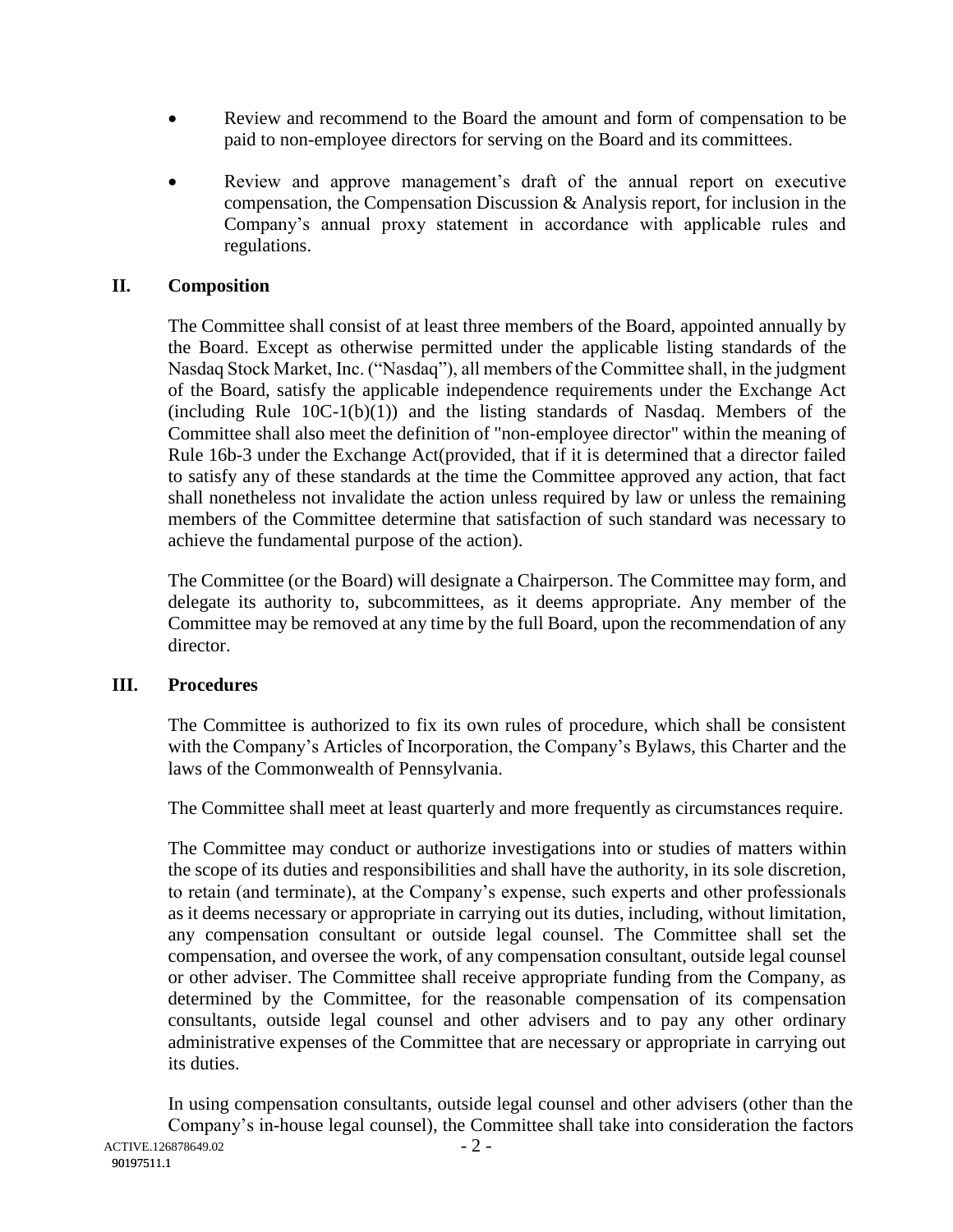specified in the applicable Nasdaq listing standards (including Section  $5605(d)(3)(D)$ thereof); provided, that the Committee may retain, or receive advice from, any compensation adviser it chooses, including advisers that are not independent, after considering the specified factors. The Committee is not required to consider such factors or otherwise assess the independence of any compensation consultant or other adviser that acts in a role limited to (i) consulting on any broad-based plan that does not discriminate in scope, terms or operation in favor of executive officers or directors and is generally available to all salaried employees or (ii) providing information that is not customized for a particular company or that is customized based on parameters that are not developed by the consultant or adviser and about which the consultant or adviser does not provide advice. The Committee shall evaluate whether any compensation consultant retained or to be retained by it has any conflict of interest in accordance with Item 407(e)(3)(iv) of Regulation S-K.

In addition, the Committee may request that any director, officer or employee of the Company, or any other person whose advice and counsel are sought by the Committee, attend any meeting of the Committee and/or provide such pertinent information as the Committee may request, provided that the CEO of the Company may not be present during any deliberations of, or voting on, the CEO's compensation.

The Committee shall keep written minutes of its meetings, which minutes shall be maintained with the books and records of the Company and shall regularly report its actions to the Board.

# **IV. Duties and Responsibilities**

Consistent with its purposes as set forth above, the Committee shall:

- Review, with the CEO, the Company's organizational concepts, senior management's development and potential for promotion, the availability of replacements for senior management positions, and the Company's succession plan.
- Review, with the CEO, the Company's long-term personnel needs as mandated by the Company's long-term strategic plan and the programs in place to meet such needs.
- On an annual basis, review and determine the Company's compensation philosophy and attendant policies.
- On an annual basis, review the goals and objectives of the CEO and make a recommendation on same to the Board for their approval, conduct an annual review of the CEO's performance and report same to the Board and consider and recommend the CEOs compensation to the Board for their approval.
- On an annual basis, review and approve the goals and objectives of Company's Executives (other than the CEO) with respect to the compensation of the Executives, evaluate the performance of those Executives relative to these goals and objectives, and establish their respective levels of compensation.
- Review and recommend to the Board for its consideration any incentive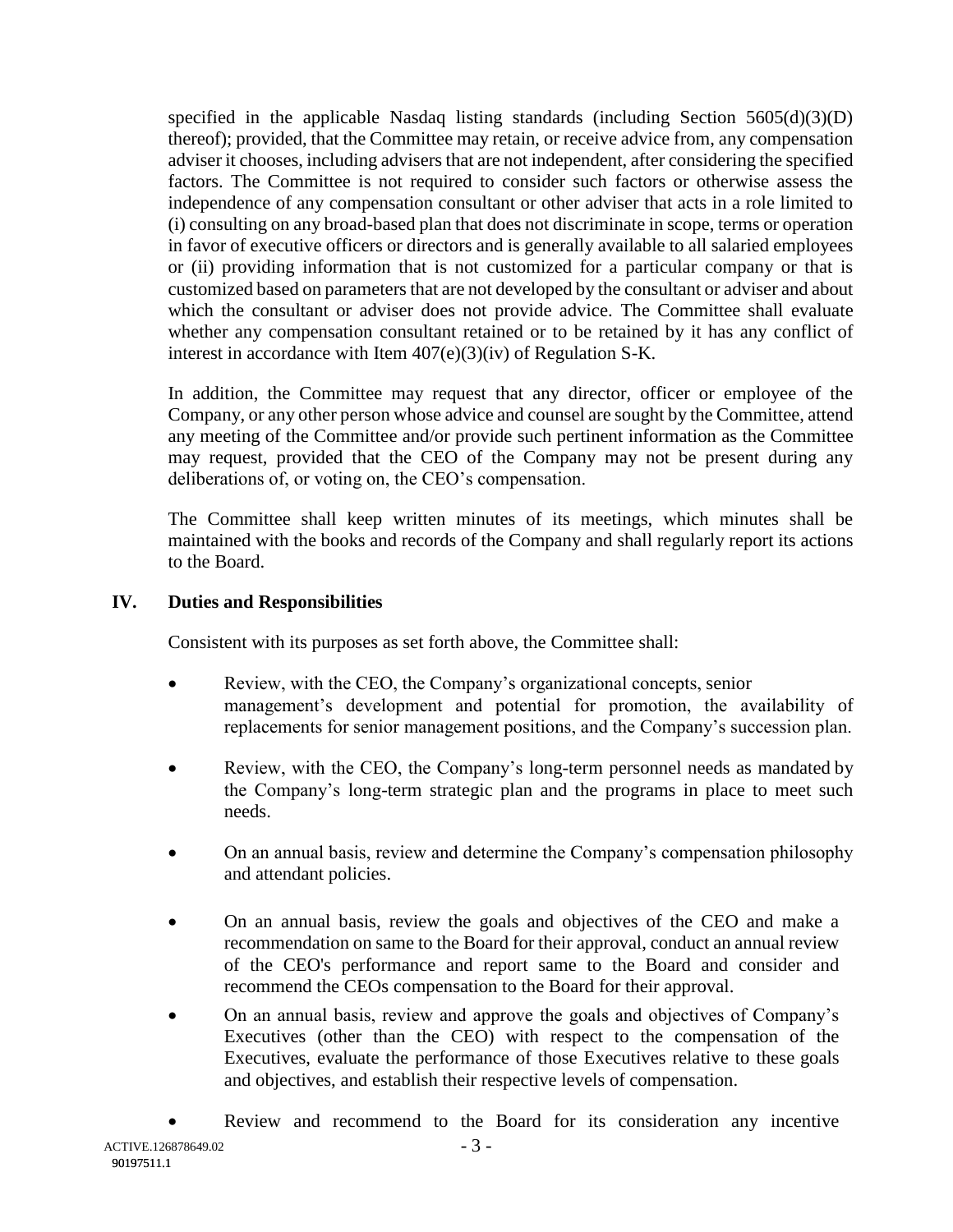compensation plans and equity-based plans that are subject to Board approval, subject to any approvals required by the shareholders of the Company, and administer such plans with such authority and powers as are set forth in the respective plans' instruments, including granting equity awards, establishing performance criteria, monitoring funding and determining payouts.

- Review and approve any inducement grants to new Executives, ensuring that such grants are either (i) in accordance with the Company's stock option plans that are in effect from time to time or (ii) in compliance with the special "inducement award" exception under the Nasdaq listing rules and any other applicable requirements.
- On a periodic basis, review and recommend to the Board the amount and form of compensation to be paid to directors for serving on the Board and its committees. The Committee will consider the cash and equity compensation and benefits payable to directors for companies of comparable size and complexity. Directors who are Company employees shall not be compensated for their services as directors.
- Review and recommend to the Board the Company's submissions to shareholders on executive compensation matters, including advisory votes on executive compensation and the frequency of such votes. In addition, consider the results of shareholder advisory votes on executive compensation matters and the changes, if any, to the Company's executive compensation policies, practices and plans that may be warranted as a result of any such vote.
- On a periodic basis, examine the Company's overall compensation structure to determine whether the Company is properly rewarding its personnel.
- On an annual basis, review the Company's compensation programs to ensure that the policies do not create risks that are reasonably likely to have a material adverse effect on the Company.
- On an annual basis, review and approve management's draft report on executive compensation, the Compensation Discussion & Analysis report, for inclusion in the Company's annual proxy statement in accordance with applicable rules and regulations. As appropriate, review and discuss with management any disclosures related to executive compensation not contained in the Compensation Discussion & Analysis. Produce a Committee report for inclusion in the Company's annual proxy statement or Form 10-K, as applicable, in accordance with applicable rules and regulations.
- Review and approve employment contracts, severance arrangements, change of control provisions, and any other compensatory arrangements for the Company's officers and ensure that such arrangements comply with legal prohibitions on loans to officers of the Company.
- On an annual basis, review and reassess the adequacy of this Charter and recommend to the Board any appropriate changes.